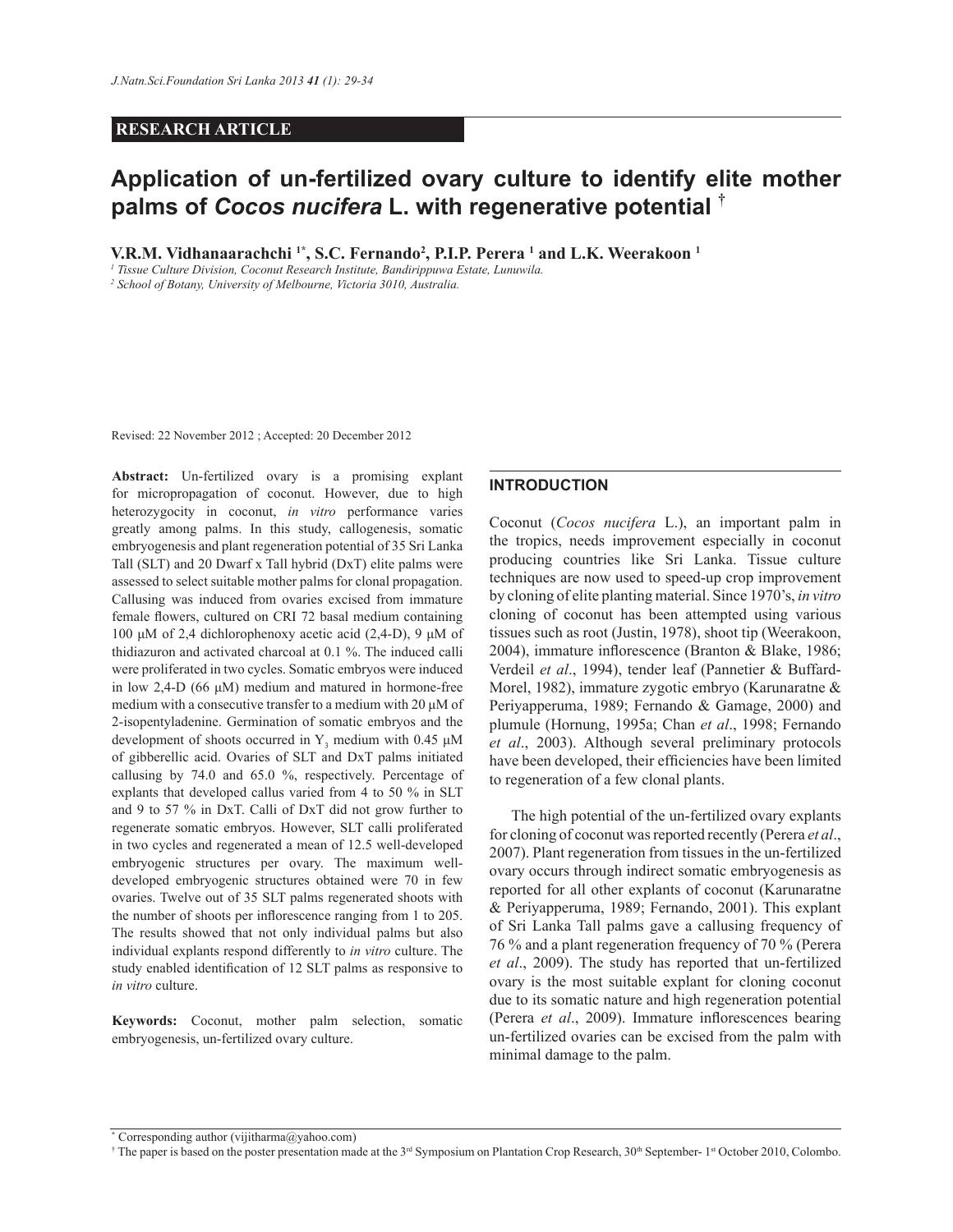Generally, the potential for *in vitro* regeneration shows strong genotype dependence in many plant species (Tomas & Smith, 1985; Cheliak & Klimazenska, 1995; Zhang & Yakahata, 2001) and past experience shows that coconut is not an exception (Fernando, 2001; Weerakoon, 2008). Due to the high heterozygocity, each coconut palm can be considered as an individual genotype. Thus, identification of mother individual palms responsive to *in vitro* culture would lead to efficient cloning of elite palms. Identification of such palms is only possible by studying responses of ovary explants collected from a large number of elite mother palms. Therefore, this study was undertaken with the objective of applying the protocol developed by Perera *et al*. (2009), in identifying palms with high amenability to clonal propagation among elite mother palms of two commercially important cultivars [Sri Lanka Tall (SLT) and Dwarf x Tall hybrid (DxT)] (Vidhanaarachchi *et al.*, 2010) .

# **METHODS AND MATERIALS**

# **Experimental material**

Thirty five SLT (25-year old) and 20 DxT (40-year old) high yielding mother palms showing a vigorous growth were selected for the study. The age difference between palms of the two cultivars could not be avoided due to limited availability of palms. The youngest open inflorescence in a palm was considered to be at maturity stage 0 and the inflorescence that will open after four months was considered to be at maturity stage -4. Female flowers were collected from immature inflorescences at -4 maturity stage (Perera *et al*., 2009).

# **Un-fertilized ovary culture**

Female flowers were disinfected in 2 %  $(v/v)$  Clorox for 12 min and rinsed 5 times with sterile distilled water. The ovaries were dissected under stereo binocular microscope and the crushed explants were placed on callus induction medium, which consisted of basal CRI 72 (Karunaratne & Periyapperuma, 1989), supplemented with 100  $\mu$ M 2,4 -dichlorophenoxy acetic acid (2,4-D) and 9  $\mu$ M thidiazuron (TDZ) for 10 wks (Perera *et al.*, 2009). The number of ovaries that could be collected per palm varied from 6 to 71. Initial calli were further proliferated by dissection of embryogenic structures under stereo binocular microscope and subculturing into fresh callus induction medium (without TDZ). After 8 wks, the embryogenic structures that developed on callus (of first cycle) were separated and subcultured (in the same medium) for the second cycle.

After the 2 cycles, calli were transferred to regeneration medium as described by Perera *et al*. (2009), which was modified by increasing 2-isopentyladenine  $(2iP)$ from 5  $\mu$ M to 20  $\mu$ M and omitting 6-benzylaminopurine (BAP). Well-developed embryogenic structures were individually transferred to CRI 72 medium supplemented with 66  $\mu$ M 2,4-D and incubated for 4 – 6 wks. They were transferred to the same basal medium without plant growth regulators for 4 wks and to the basal medium supplemented with 20  $\mu$ M 2iP for 4 wks. Subsequently, somatic embryos were maintained in  $Y_3$  medium (Eeuwens, 1976) supplemented with 0.45  $\mu$ M gibberellic acid  $(GA_3)$  by subculturing on to fresh media at 6 wk intervals until they were germinated and shoots were well-developed.

 All culture media were supplemented with 0.1 % (w/v) activated charcoal (BDH 33033) and the cultures were maintained at  $28 \pm 1$  °C in the dark until somatic embryos converted into shoots. The shoots were maintained at 28 °C under 16 h photoperiod (PAR: 25  $\mu$ mol m<sup>-2</sup>s<sup>-1</sup>).

# **Data collection and analysis**

From all the initiated cultures, the number of ovary explants that initiated callus and the number of explants that produced embryogenic callus were recorded after 10 wks of incubation. Number of embryogenic structures that developed into callus after the first cycle of callus proliferation, number of well-developed embryogenic structures that were transferred to regeneration medium after the second cycle of callus proliferation and number of shoots regenerated per palm were recorded. The following calculations were done for each palm to identify the most responsive individuals.

- Callusing frequency  $(\% )$  = number of ovaries producing callus/total number of ovary explants cultured x 100
- Mean number of embryogenic callus per ovary (cycle 1)  $=$  total number of embryogenic structures developed into callus/number of ovaries producing embryogenic callus
- Mean number of well-developed embryogenic structures per ovary (cycle 2) = total number of well-developed embryogenic structures transferred to regeneration medium/ number of ovaries producing embryogenic callus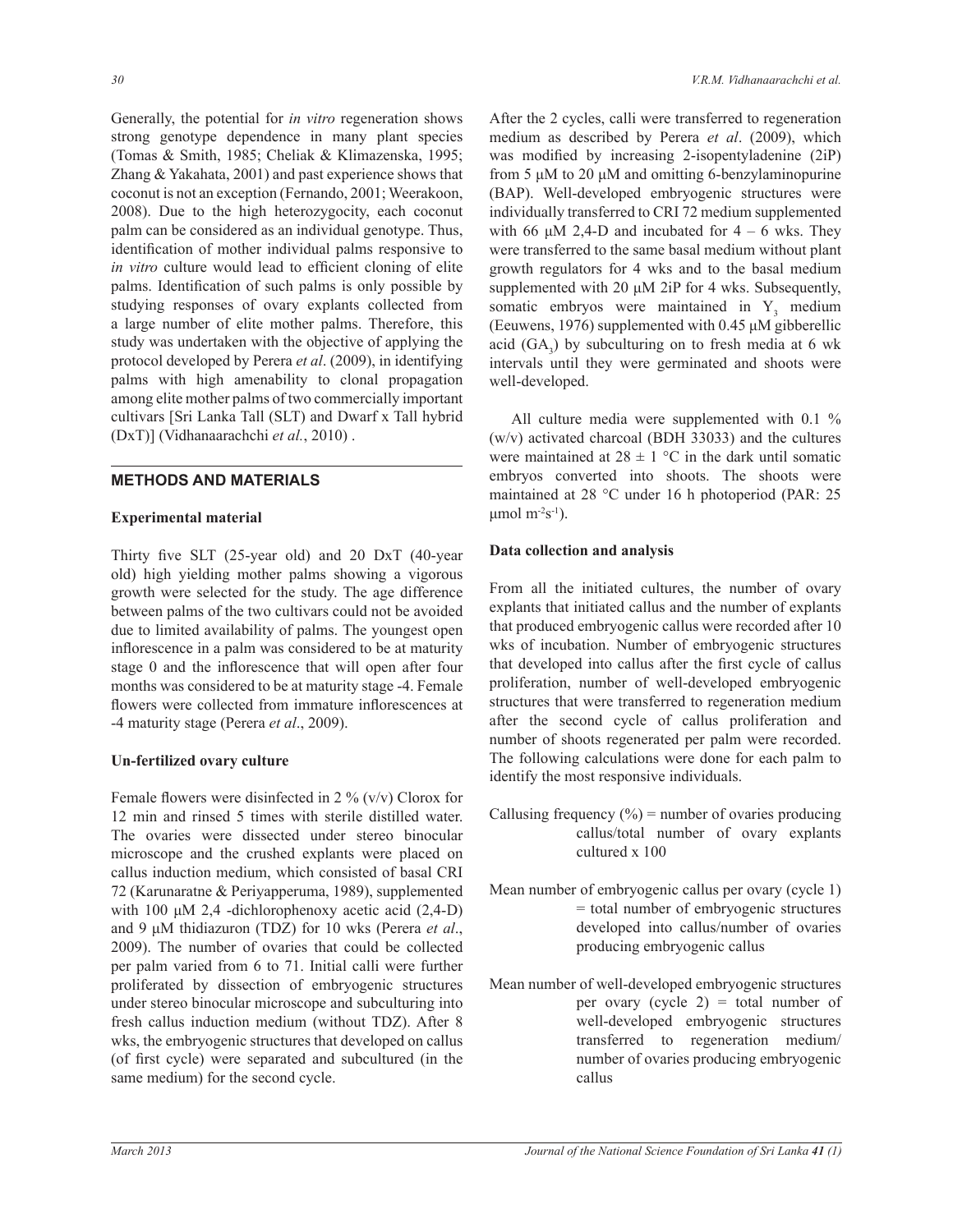## **Statistical analysis**

The variation in callusing frequency and the mean number of embryogenic callus per ovary (cycle 1) between the 2 cultivars was compared using the t-test.

# **RESULTS AND DISCUSSION**

#### **Callogenesis**

The crushed explants enlarged after one week in culture. The signs of callusing were visible to the naked eye only after four weeks. After ten weeks, translucent calli appeared on some explants while the others became enlarged or turned necrotic. Ovaries from 74 % palms of SLT and 65 % palms of DxT produced calli. The callusing frequency per palm varied from 3.6 to 50.0 % and from 8.6 to 57.1 % with a mean of 13.8 and 19.0 % in ovary explants of SLT and DxT palms, respectively. The mean callusing frequency between the two cultivars was statistically not significant (Table 1).

The embryogenic potential of an explant may be affected by several factors like the genotype, environmental conditions of mother palm, mother plant maturity, explant maturity etc., even under optimal culture conditions (Hornung, 1995b ; Fernando, 2001). In the present study, the length of -4 inflorescences collected from SLT and DxT palms varied from 40 to 55 cm. The number of female flowers per inflorescence also varied  $(6 - 71)$ . Dissected ovaries were approximately  $1 - 3$  mm in diameter and showed a gradient in development even within the same inflorescence

 These variations could also affect the uniformity of ovary explants resulting in differential responses to culture conditions applied in this study. Genotypic effects may also play a role in palm to palm variation in callusing frequency within a cultivar. These results are comparable to the results reported for immature inflorescence explants of coconut that showed a variation of  $0 - 30\%$ callusing (Vidhanaarachchi & Weerakoon, 1997) and oil palm leaf explants that showed  $5 - 61$  % callusing (Wooi, 1995) in explants collected from different mother palms.

**Table 1**: *In vitro* response of unfertilized-ovaries collected from two different cultivars of coconut

| Cultivar       | No. of mother<br>palms tested | Palms producing<br>callus $(\% )$ | Mean callusing<br>frequency per<br>palm (%) | Palms producing<br>embryogenic<br>callus $(\% )$ | Mean number<br>of embryogenic<br>callus per ovary<br>(cycle 1) <sup>a</sup> | Mean number of<br>well-developed<br>embryogenic<br>structures per<br>ovary (cycle 2) <sup>a</sup> |
|----------------|-------------------------------|-----------------------------------|---------------------------------------------|--------------------------------------------------|-----------------------------------------------------------------------------|---------------------------------------------------------------------------------------------------|
| Sri Lanka Tall | 35                            | 74.0                              | 13.8                                        | 54.0                                             | 2.8                                                                         | 12.5                                                                                              |
|                |                               |                                   | $(3.6 - 50.0)$                              |                                                  | $(0.5 - 7.8)$                                                               | $(0.5 - 48.5)$                                                                                    |
| Dwarf x Tall   | 20                            | 65.0                              | 19.0                                        | 45.0                                             | 0.6                                                                         | 0.0                                                                                               |
|                |                               |                                   | $(8.6 - 57.1)$                              |                                                  | $(0.4 - 1.6)$                                                               |                                                                                                   |
| Significance   |                               |                                   | <b>NS</b>                                   |                                                  | $\ast$                                                                      |                                                                                                   |

Variation in response is given in parentheses;  $a =$  Values were calculated based on palms producing embryogenic callus only;  $NS =$  not significant;  $* =$  significant

Callus that developed from different ovaries also showed a variation in size and morphology. Ovaryderived calli of the cultivar DxT were smaller, developed fewer embryogenic structures and were more compact and less translucent when compared to that of SLT (Table 1).

#### **Callus proliferation**

Generally, coconut explants produce highly compact calli in small quantities. Previous attempts to increase the quantity of coconut calli were unsuccessful as cell suspensions could not be established due to the compact nature of the callus. Even though crushed callus developed into embryogenic callus, it did not show a fast growth (Fernando, 2001). Perez *et al*. (2006) introduced an efficient method in which selected embryogenic callus and somatic embryos induced from plumules could be repeatedly subcultured to achieve a large number of somatic embryos as high as 100,000 per explant. Perera *et al*. (2009) was able to increase the growth of coconut ovary-derived callus by the application of this method. However, the maximum number of embryogenic callus clumps possible was 25 per original ovary callus and this depended on the quality and the size of the original callus induced from these explants.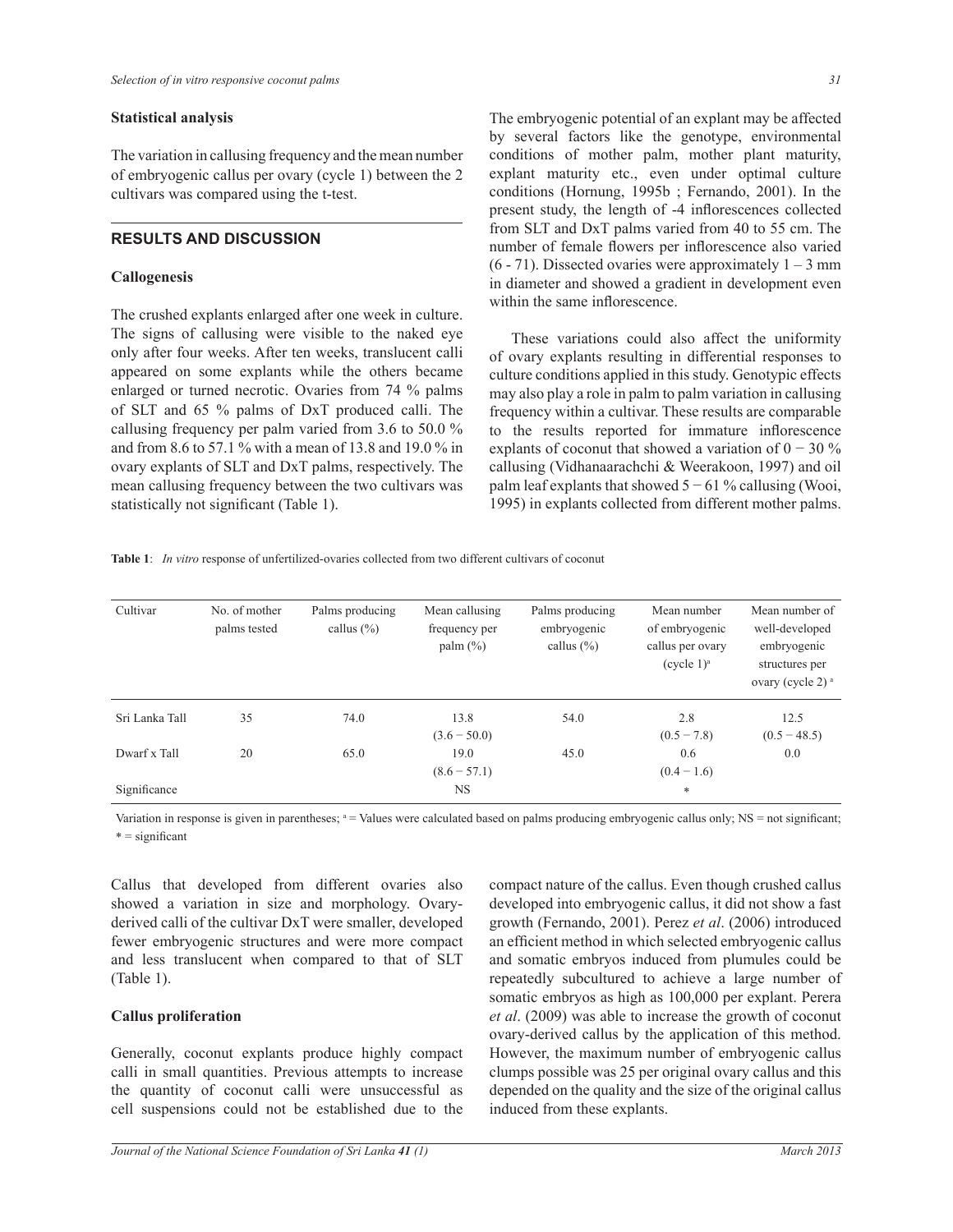In the present study, ovaries of 54 and 45 % SLT and DxT palms, respectively produced translucent nodular calli with embryogenic structures (Figure 1a), which were suitable for somatic embryo regeneration. In general, calli from DxT explants were smaller in size compared to those of SLT explants. Thus, the number of embryogenic structures obtained per initial callus was significantly higher in SLT  $(5.4)$  than in DxT  $(3.4)$ . In the first cycle, embryogenic structures derived from DxT ovaries did not grow satisfactorily and developed a mean of 0.6 embryogenic calli per ovary, whereas those developed from SLT proliferated well and showed a mean of 2.8 embryogenic calli per ovary. At the end of the second cycle, a mean of 12.5 well-developed embryogenic



Figure 1: Plant regeneration from ovary-derived callus of coco **Figure 1:** Plant regeneration from ovary-derived callus of coconut (*Cocos nucifera* L.). a. Embryogenic callus developed on explant after 10 weeks of culture (bar =  $33$  mm). b. Well developed embryogenic structures ready to be transferred to somatic embryogenesis medium (bar =  $33$  mm). c. Somatic embryos (bar =  $50$  mm). d. Shoot regeneration (bar =  $1$  cm). e. Plantlets regenerated from ovary-derived callus (bar =  $1$  cm).

structures per ovary per SLT palm regenerated and could be transferred to regeneration medium (Figure 1b). In a few individual ovaries, highly convoluted, translucent fast-growing callus developed and they regenerated a large number of well-developed embryogenic structures. The highest number of well-developed embryogenic structures obtained per ovary explant (at the end of the second cycle) was 70.

 The results clearly showed a difference in the ability among ovary explants to develop fast-growing callus that could regenerate somatic embryos, which may be due to genotypic effect or differences in stage of maturity of ovaries.

#### **Somatic embryogenesis and plant regeneration**

As in other plant species, the endogenous auxin concentration is one of the determining factors for the induction of somatic embryogenesis in coconut (Blake, 1990). Gradual reduction in auxin concentration with a corresponding increase in cytokinin level permits initiation and further development of somatic embryos.

 Initially, ovary explants were subjected to a very high level (100  $\mu$ M) of 2,4-D in the medium. On transferring well-developed translucent embryogenic structures to the low (66  $\mu$ M) 2,4-D medium, nodular structures regenerated in the periphery. When these were transferred to hormone free medium, the nodular structures enlarged and turned opaque. Once they were transferred to the high cytokinin  $(20 \mu M 2iP)$  medium, they became globular and somatic embryos developed (Figure 1c). Embryo maturation culminated with the formation of elongated somatic embryos. These mature somatic embryos germinated when transferred to  $Y$ , medium (Eeuwens, 1976) with  $GA<sub>3</sub>$ . By maintaining them in the same medium, healthy shoots developed (Figures 1d  $&e$ ).

 Ovaries of 34 % of SLT palms under the study (12 palms) finally developed shoots, but the ovaries of DxT palms did not develop callus from which shoots could be recovered. The number of shoots regenerated per inflorescence in SLT palms varied from 1 to 205 showing the highly variable response of individual palms (Table 2). The shoot regeneration potential of several palms was higher than that was achieved by Perera *et al*. (2009). This again may be due to the genotypic differences of palms used in the two studies. Further, use of a higher cytokinin level and an increased callus production due to two cycles of callus proliferation before regeneration also may have affected higher somatic embryo regeneration.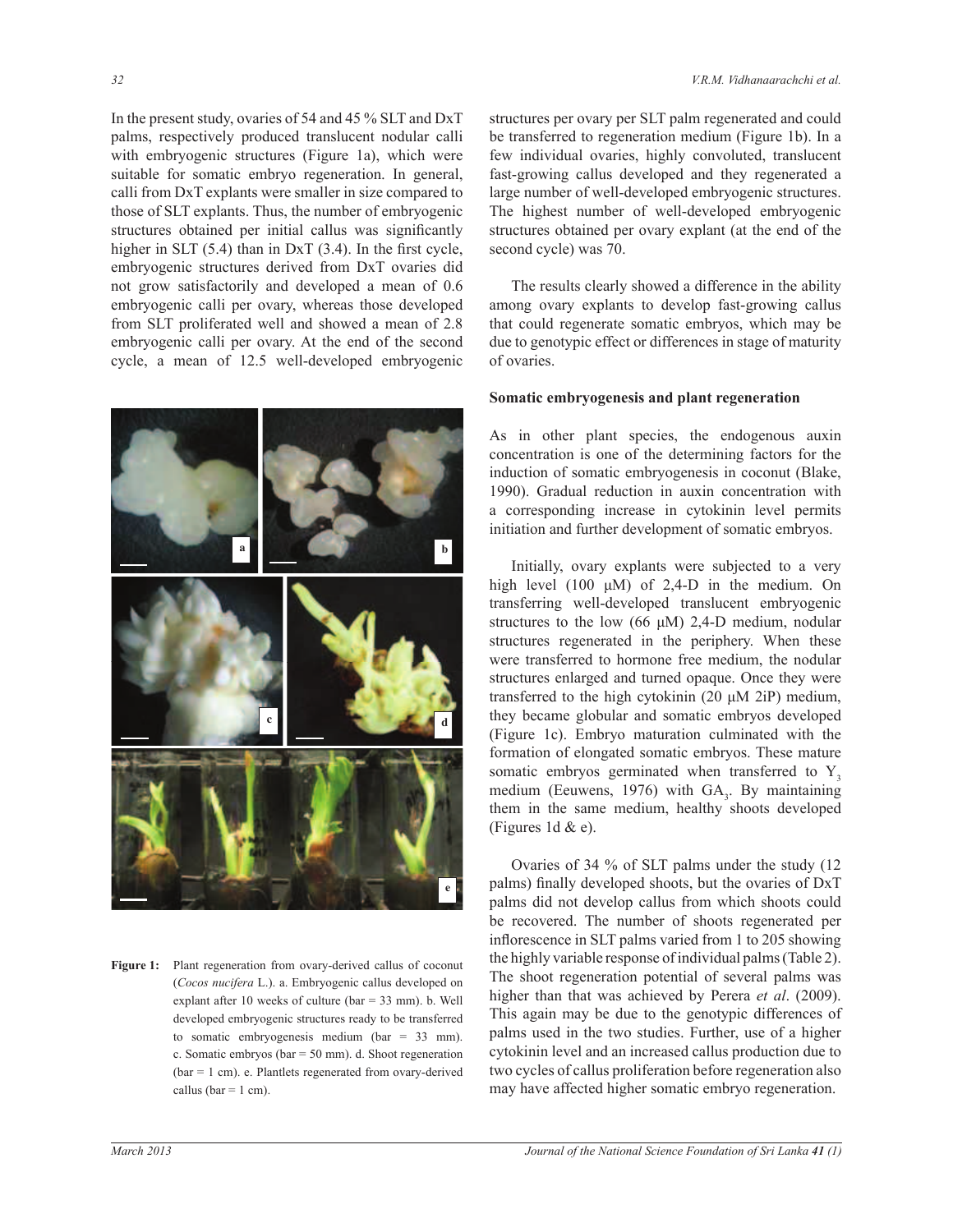| SLT mother<br>palm regenerated<br>shoots (out of<br>the 35 tested) | Number of<br>ovaries<br>cultured | Number of<br>ovaries<br>developed<br>callus | Total number<br>of shoots<br>regenerated |
|--------------------------------------------------------------------|----------------------------------|---------------------------------------------|------------------------------------------|
| 1                                                                  | 17                               | 7                                           | 205                                      |
| $\overline{c}$                                                     | 27                               | 12                                          | 24                                       |
| 3                                                                  | 19                               | 7                                           | 19                                       |
| $\overline{4}$                                                     | 19                               |                                             | 7                                        |
| 5                                                                  | 35                               | 3                                           | 1                                        |
| 6                                                                  | 24                               | 1                                           | 16                                       |
| 7                                                                  | 15                               | 1                                           | 3                                        |
| 8                                                                  | 25                               | 4                                           | 1                                        |
| 9                                                                  | 14                               | $\overline{c}$                              | 1                                        |
| 10                                                                 | 16                               | $\overline{2}$                              | 5                                        |
| 11                                                                 | 28                               | 3                                           | 6                                        |
| 12                                                                 | 10                               | 3                                           | 3                                        |

Among-palm variation is reported in oil palm, where depending on the cultivar, 23-70 % of the explanted palms responded to regeneration at variable frequencies (Rajanaidu *et al*., 1997). Somatic embryogenesis is shown to be the stage under the strongest genetic control in clonal propagation of white spruce (Park *et al*., 1994), loblolly pine (Pullman & Johnson, 2002) and maize (Tomas  $& Smith, 1985$ ). Apart from the influence of genetic factors, explant quality, environmental conditions under which the mother plant developed also affect *in vitro* performance (Hernandez-Fernandez & Christie, 1989; Basra, 1995).

 It is also worth reporting that a higher number of shoots per inflorescence were regenerated from ovaries producing highly convoluted, fast-growing callus showing higher proliferation. Such callus proliferation might be a collective effect of genotype of the individual palm and optimum maturity stage of the ovary.

 When compared to the performance of SLT palms, the poor performance of DxT may be due to the use of older mother palms or the use of culture conditions previously developed for SLT ovary culture.

# **CONCLUSION**

This study confirmed that un-fertilized ovaries are a good source of explants for clonal propagation of elite coconut palms. Initial callus derived from ovaries of SLT palms could be successfully proliferated in two cycles to increase the quantity. A variable response of genotypes

Table 2: Variation in shoot regeneration potential of SLT palms to the tested protocol was noted. The genotypic influence on palm response at the stage of callus proliferation and plant regeneration could be observed. The SLT palms were more amenable to clonal propagation using the tested protocol. As a result of the present study, twelve high-yielding SLT palms with *in vitro* regeneration potential could be identified. Under the present culture conditions, cultivar DxT did not perform well. Therefore, optimum culture conditions for DxT have to be identified.

# **Acknowledgement**

Authors gratefully acknowledge the assistance of Mr. Nalin Kumara and Mr. Kapila Prasanna in inflorescence collection. Authors are also thankful to Mrs. P. Waidyaratne, for statistical analysis and the staff, Tissue Culture Division, Coconut Research Institute for the support extended in various ways.

#### **REFERENCES**

- 1. Basra A.S.(1995). *Seed quality: Basic Mechanism and Agriculture Implications*, pp. 389. Haworth Press, New York, USA.
- 2. Blake J. (1990). Coconut (*Cocos nucifera* L.): Micropropagation. *Biotechnology in Agriculture and Forestry,* vol. 10, Legumes and Oil Seeds Crops I (ed. Y.P.S. Bajaj), pp. 538 - 554. Springer-Verlag, Berlin, Germany.
- 3. Branton R.L. & Blake J. (1986). Clonal propagation of coconut palm. *Cocoa and Coconut: Progress and Outlook* (ed. E. Pushparajah), pp.  $771 - 780$ . Incorporated Society of Planters, Kuala Lumpur, Malayasia.
- 4. Chan J.L., Saenz l., Talavera C., Hornung R., Robert M. & Oropeza C. (1998). Regeneration of coconut (*Cocos nucifera* L.) from plumule explants through somatic embryogenesis. *Plant Cell Report* **17**í
- 5. Cheliak W.M. & Klimazenska K. (1995). Genetic variation in somatic embryogenic response in open-pollinated families of black spruce. *Theoretical and Applied Genetics* **82**:  $185 - 190$ .
- 6. Eeuwens C.J. (1976). Mineral requirements for growth and callus initiation of tissue explants excised from mature coconut palms (*Cocos nucifera* L.) and cultured *in vitro*. *Physiologia Plantarum* **36**í
- 7. Fernando S.C. (2001). Studies on somatic embryogenesis of coconut (*Cocos nucifera* L.). *PhD thesis*, University of Colombo, Colombo.
- 8. Fernando S.C. & Gamage C.K.A. (2000). Abscisic acid induced somatic embryogenesis in immature embryo explants of coconut (*Cocos nucifera* L.). *Plant Science* **151**:  $193 - 198$ .
- 9. Fernando S.C., Verdeil J.L., Hocher V., Weerakoon L.K. & Hirimburegama K. (2003). Histological analysis of plant regeneration from plumule explants of coconut (*Cocos nucifera* L.). *Plant Cell Tissue and Organ Culture* **72**:  $281 - 284$ .